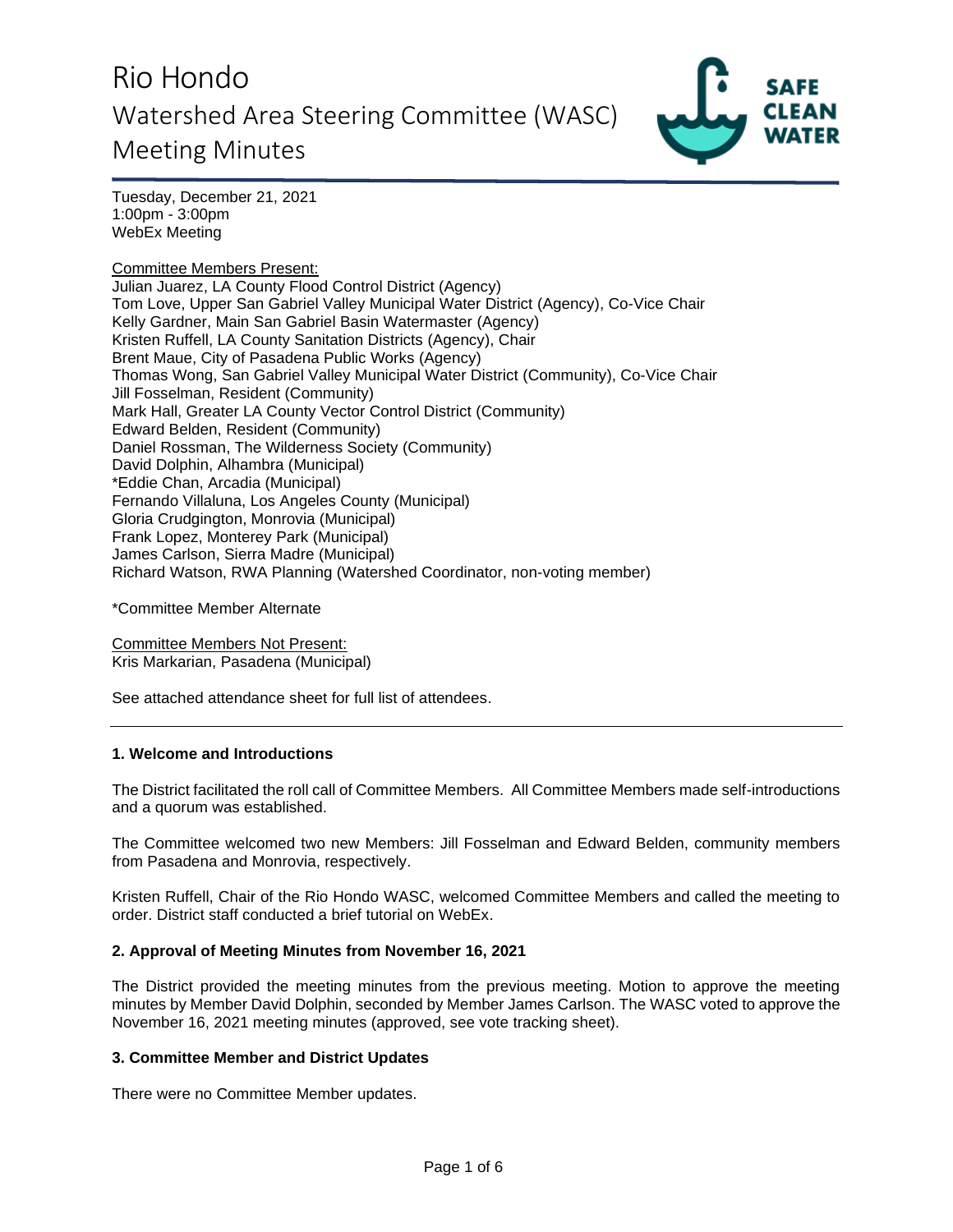

District Staff provided an update:

- For the Regional Program, the District has initiated the process of sending Fund Transfer Agreements for projects approved under Round 2 of the Stormwater Investment Plan.
- For the Round 3 Call for Projects, the Rio Hondo WASC received two Infrastructure Program projects, four Scientific Study projects, and zero Technical Resource projects. The Scoring Committee reviewed both Infrastructure Program projects on November 22, 2021. One of the projects (East Los Angeles College Northeast Drainage Area and City of Monterey Park Biofiltration Project) scored below than the threshold necessary to be brought to the WASC for consideration.
- The Safe, Clean Water Program (SCWP) Spatial Data Library created by Stantec was updated to improve user interface and loading speeds, and to add a user guide.
- On November 30, the Board of Supervisors voted to continue meeting virtually, acting under the authority of Assembly Bill 361 which authorizes public committees to meet without complying with all the teleconferencing requirements of the Brown Act when the situation warrants it. The Board is reviewing every 30 days and will act to cover all the commissions and committees under their authority.

### **4. Watershed Coordinator Updates**

Watershed Coordinator Richard Watson (RWA) provided an update on Watershed Coordinator activities (refer to Watershed Coordinator Update Presentation) which included an overview of monthly activities and planned outreach events for the February to June 2022 period.

#### **5. Ex Parte Communication Disclosures**

Watershed Coordinator Watson reached out to City of San Gabriel regarding the presentation in today's meeting.

#### **6. Public Comment Period**

Sandy Snider (Baldwin Lake Task Force) presented her public comment card, asking for a status update regarding the Arboretum Baldwin Lake/Tule Pond Project. Watershed Coordinator Watson directed the question to Member Julian Juarez. District Staff will follow up with Member Juarez regarding the public comment.

#### **7. Presentation and Discussion Items:**

#### **a. Presentations for Infrastructure Project Program**

#### **i. Vincent Lugo Park Stormwater Capture Project**

Presentation by Greg de Vinck (City of San Gabriel). The project will divert water from Alhambra Wash to Vincent Lugo Park for pretreatment and infiltration via new and existing bioswale BMPs.

Chair Ruffell expressed concern regarding bringing water near recreational areas and asked about the project's treatment plans. De Vinck said there are no plans for treatment yet, though the water may receive some treatment before entering a storm tank. Treatment will be explored in the design phase. There will be signs posted to indicate the water is not for recreational use.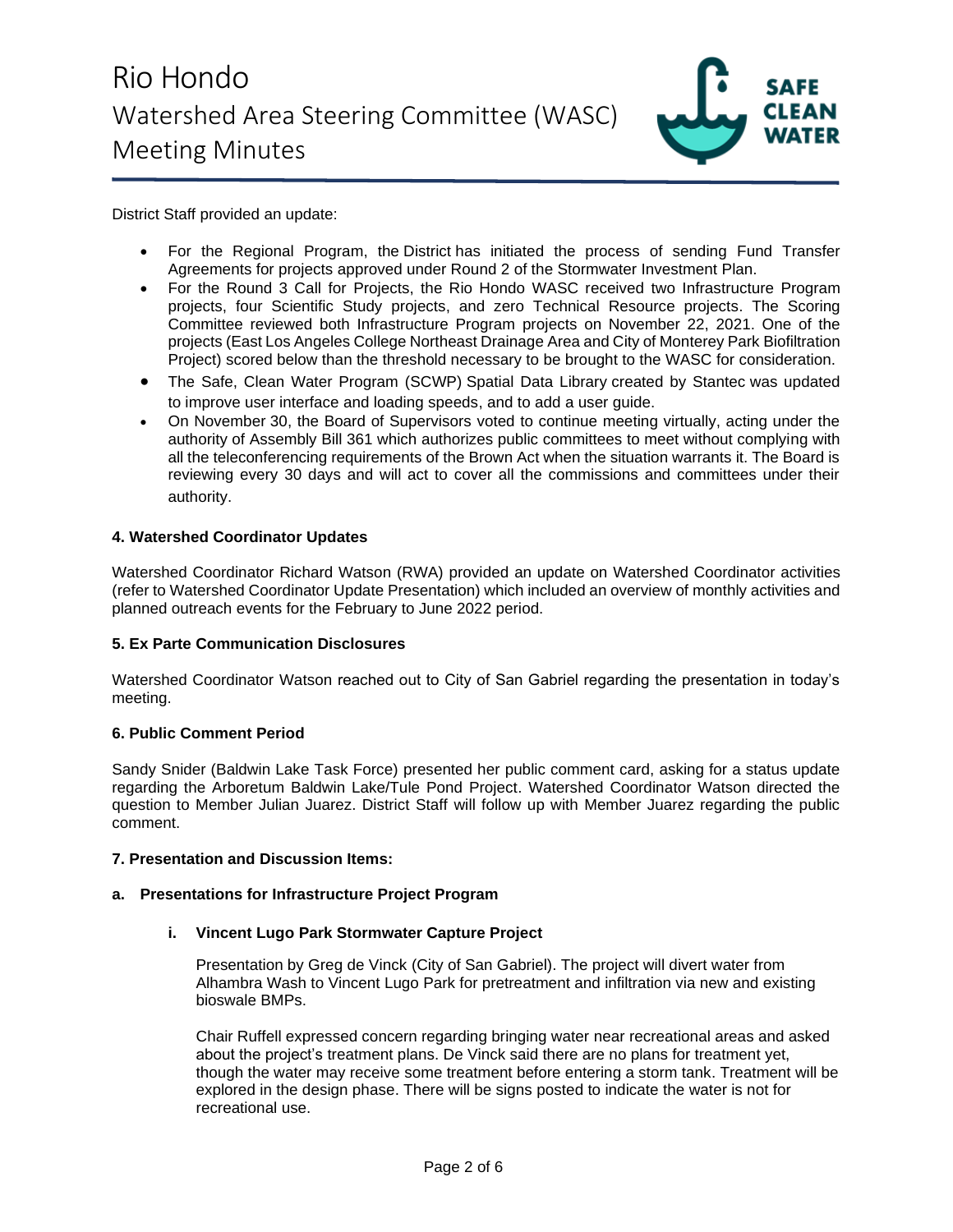

Chair Ruffell asked how the project will coordinate with neighboring projects. De Vinck directed the question to the Watershed Coordinator, who provided a response later in the meeting.

Member Fosselman asked whether the project affects other cities' efforts to meet Total Maximum Daily Loads (TMDLs). De Vinck replied that the project is intended to divert 100% of the dry weather flow, so downstream flows would be dry and have no impact on other cities' efforts. Member Fosselman asked whether there was a feasibility study that analyzed the water quality at the project area. De Vinck responded that the water has not been sampled in the previous stages of the project.

Member Fosselman asked whether the funds requested by the project are inclusive of the minimum funds required to build and maintain the project, or if there are allowances that can be made for the project, given that the city has a negative budget. De Vinck responded that the City of San Gabriel's municipal program return is \$440,000 and could support some of the expected operations and management (O&M) costs. Watershed Coordinator Watson reminded that the Regional Program is intended to support the ongoing operations and maintenance of projects built by SCWP Funds, or which are helping achieve the goals of the SCWP.

Member Mark Hall asked whether the diversion structure would be an obstruction for service vehicles. De Vinck responded that it would not and clarified that the diversion structure will be a small berm about the size of a common speed bump. The proponent has considered an inflatable dam, but decided it was too costly and potentially an O&M challenge. Watershed Coordinator Watson concurred that the system proposed would not impact in-channel service vehicles.

Member Hall asked if this project had undergone a feasibility study yet. The proponent and the Watershed Coordinator replied, confirming a feasibility study had been performed. Member Hall asked why the project includes two pumps and why there is no trash capture before the pump. De Vinck explained that the first pump pumps water from the channel to the holding tank and the second pump pumps water from the holding tank when water builds up to the infiltration channel. The intention is to provide filtration and treatment before the storage chamber.

Member Hall echoed Member Fosselman's previous question about the project's impacts on surrounding cities and projects, given the project is diverting 100% dry weather flow.

Member Kelly Gardner asked about the water quality benefit claimed by the project, noting that the water treated by the project is drawn from inside the existing channel. De Vinck said the water quality has not been thoroughly analyzed in the feasibility study. As the design is further developed, water quality in the stream will be analyzed. It is anticipated that the water quality will be improved via the bioswale, some pre-treatment, and infiltration.

Member Gloria Crudgington asked about whether the SCW Municipal Funds specific to the city will be available for funding O&M costs of the proposed project. De Vinck clarified that the Municipal Program Return (Municipal Fund) amounts to roughly \$442,000 for the City, which are available as the project's fall back plan. The proponent's initial plan is to request Regional Program funds for O&M. Member Crudgington responded that the funding will need to be discussed further with the WASC.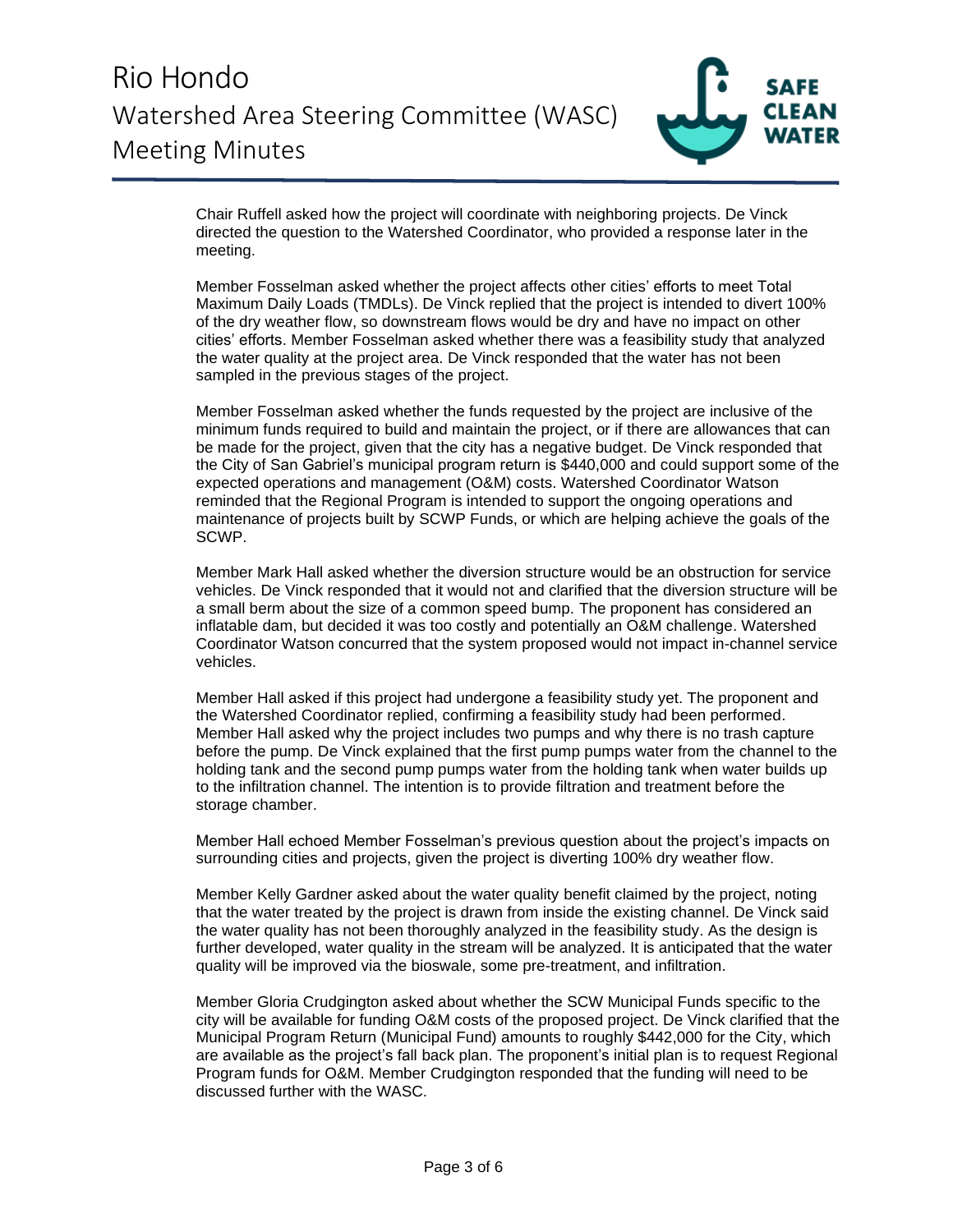# Rio Hondo Watershed Area Steering Committee (WASC) Meeting Minutes



Member Belden asked if the project addresses impacts on existing uses of the park. De Vinck responded that the existing park is large and has low-density uses, concluding that the project will not significantly impact the public's use of the park. Member Belden listed uses of the channel, downstream of the project site, and echoed the question regarding the project's impacts on downstream areas.

Member Belden asked whether the proponents considered taking a gravity feed approach from the actual wash to remove the use of the pump. De Vinck responded that the channel is very deep, and the project site is very flat, which makes gravity flow financially unfeasible.

Vice Chair Thomas Wong asked for information about public education activities. De Vinck responded that the project's highlight is its educational component, which involves engineering components that are visible to the public. A variety of information will be shared, including project components, project benefits, local flora, and fauna, etc. Educational spaces and materials like picnic benches, brochures, and classroom spaces are incorporated into the project. Vice Chair Wong asked the project to consider ways to engage the community in the design process. De Vinck noted that the project intends to provide translated materials and signage for the City's diverse communities. The City will use their contract with local trash haulers to distribute education materials.

Watershed Coordinator Watson addressed previous questions regarding the project's impacts on downstream projects and reminded the WASC that it had approved the Alhambra Wash Dry Weather Diversion Project downstream of the Vincent Lugo Park Stormwater Capture Project. The Alhambra Wash Dry Weather Diversion Project was designed to capture a 11,000-acre tributary area and the Vincent Lugo Park Stormwater Capture Project captures approximately half that. It was suggested that the Vincent Lugo Park could be designed to capture more wet weather first flush and be aligned with the capacity of the downstream project.

#### **b. Release of WASC meeting recordings [\(WASC Comment Letter\)](https://safecleanwaterla.org/wp-content/uploads/2022/01/WASC-Recordings-Letter-to-FCD.pdf)**

Chair Ruffell asked District staff to confirm whether they had received the draft WASC Comment Letter written by Member Bryan Matsumoto. Member Matsumoto wrote the letter to request the District make it standard procedure to post video recordings of the WASC meetings to the SCWP website to provide equitable access to the WASC meetings. Member Matsumoto does not believe the meeting notes capture the detailed discussions and back-and-forth questions and answers.

Vice Chair Tom Love asked whether this request has been made by other WASCs. District staff replied that they have not received similar requests from other WASCs.

Member Crudgington asked if there are additional costs associated with making the recordings available. District staff does not predict that there would be added costs associated with posting the recordings online, however, they noted that there may be extra costs once the meetings return to in-person or hybrid formats. Member Crudgington noted that carbon emission reductions associated with meeting virtually rather than in-person may be as high as 90%.

Mike Antos (Stantec) noted that posting video recordings may add challenges with accessibility of online resources for the District.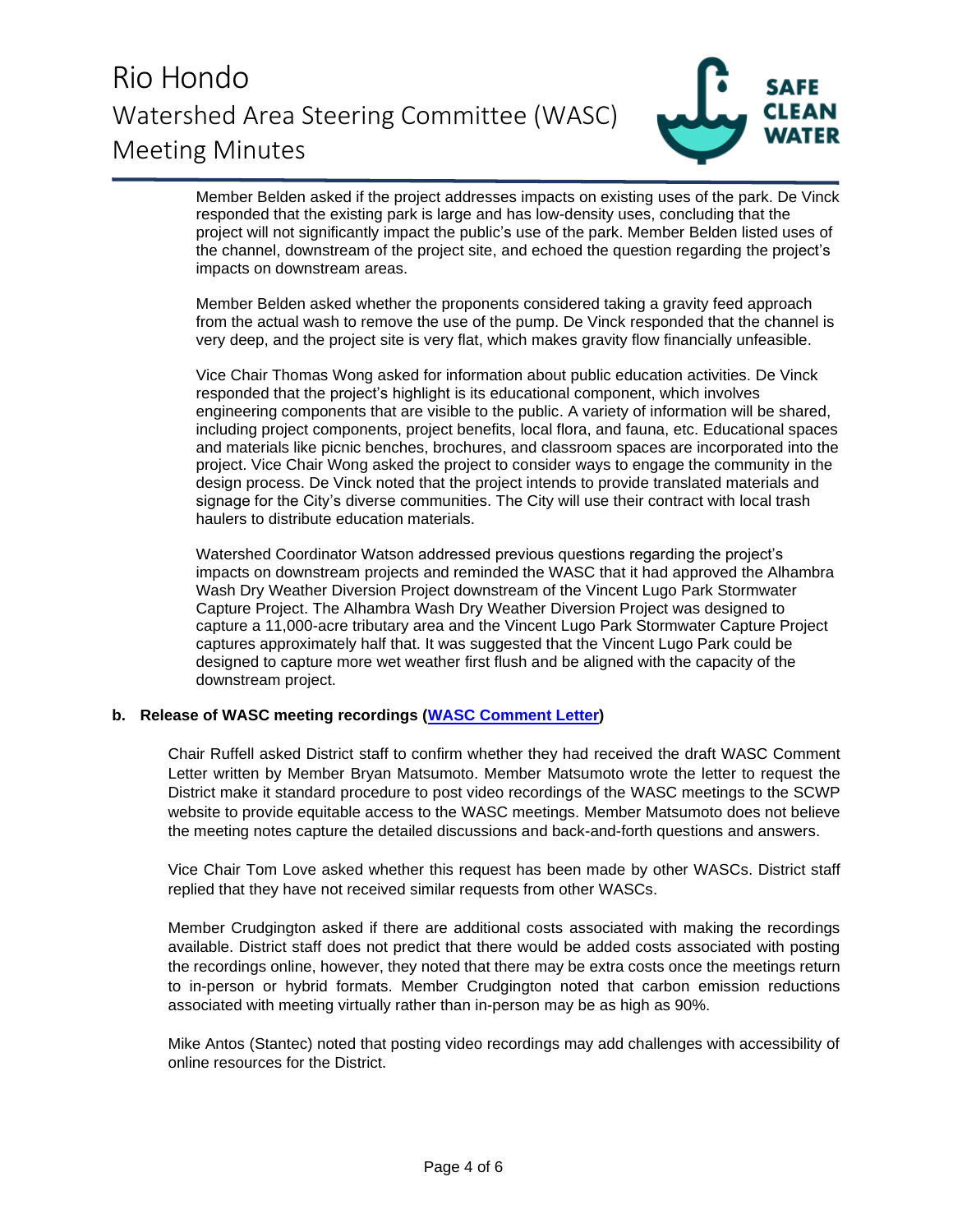## Rio Hondo Watershed Area Steering Committee (WASC) Meeting Minutes



Member Matsumoto noted that the District and Watershed Coordinators have been considering other costly items for outreach efforts and asked the WASC to consider pathways for community engagement. Member Matsumoto noted that having the meetings available is the most effective way of getting communities engaged and involved.

Chair Ruffell responded that the opportunity to engage in the discussion may not be available if community members are not watching the meeting live.

Member Hall asked if there were written District policies against posting online recordings. District Staff responded there aren't, though active participation and engagement are encouraged.

Vice Chair Wong would like to have further discussions with the District on how to better engage the community. However, for the time being, making meetings available online may be an easier engagement method to implement for the WASC.

Member Daniel Rossman asked if there are arguments against posting recordings on a probationary basis, given the low risk and low costs.

Member Belden echoed Member Rossman and Vice Chair Wong's comments and noted that other municipalities record public meetings and make them available, with similar community engagement intentions.

Member Fosselman echoed Member Rossman and Vice Chair Wong's comments and recommended that the Letter include a statement about posting recordings on a probationary basis.

Regional Coordinator Mike Antos noted that the letter should be addressed to the District and that WASC members should be engaging the community between meetings as well. Antos also commented that the details of projects are only partially shared during the WASC meeting presentations and that the full details for the projects are submitted in the application which are publicly available.

Watershed Coordinator Watson noted that, regardless of the vote on the WASC recordings later, watershed coordinators are working on engaging with the community using electronic media.

## **8. Public Comment Period**

No public comments.

Member Matsumoto noted that the WASC recording request was made so that project proponents and WASC members could use the recordings as a resource for community members to refer back to for discussions on specific projects.

District staff agreed with Antos that the letter should be addressed to the District and conveyed that the North Santa Monica Bay WASC addressed their letter on a different topic to both the Regional Oversight Committee and the District. District staff acknowledged Member Fosselman's recommendation to include a statement about posting recordings on a probationary basis.

#### **9. Voting Items**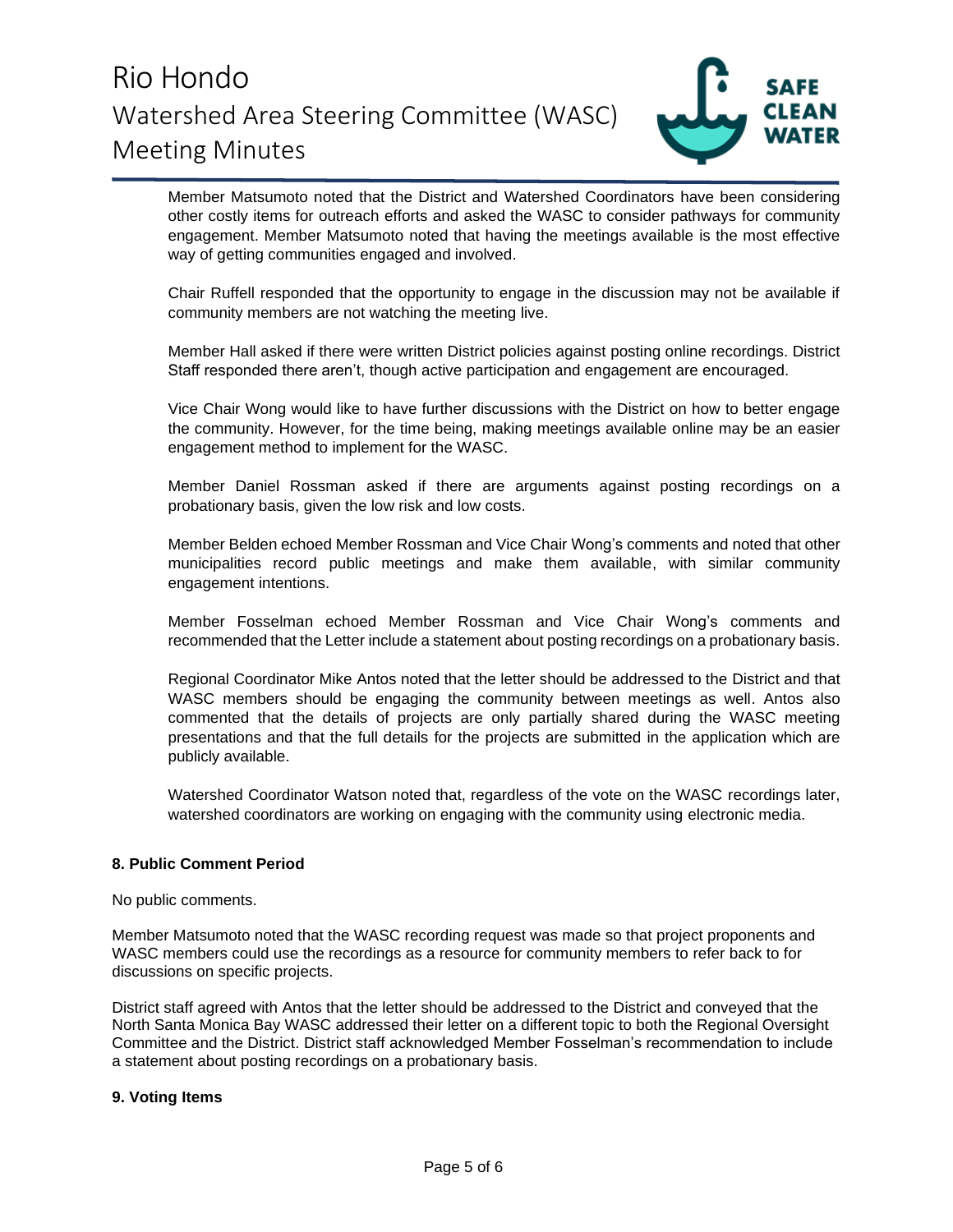

a. Submit Letter to the District regarding the release of WASC meeting recordings

Two changes were made to the WASC Recording Letter prior to making a motion: (1) the letter was addressed to the Flood Control District and (2) a provision was added to request meeting recordings be made available only while the meetings are held virtually.

A motion was made by Vice Chair Wong to approve the letter as drafted with changes made live. The motion was seconded by Member Rossman. The WASC voted to approve the motion (approved, see vote tracking sheet).

#### **10. Items for Next Agenda**

The next meeting will be held Tuesday January 18, 2022, from 1:00 – 3:00 PM.

a. The WASC is expecting a presentation from the Disadvantaged Community Involvement Program (DACIP), and a presentation regarding the quarterly reports.

## **11. Adjournment**

Chair Ruffell thanked WASC members and the public for their attendance and participation and adjourned the meeting.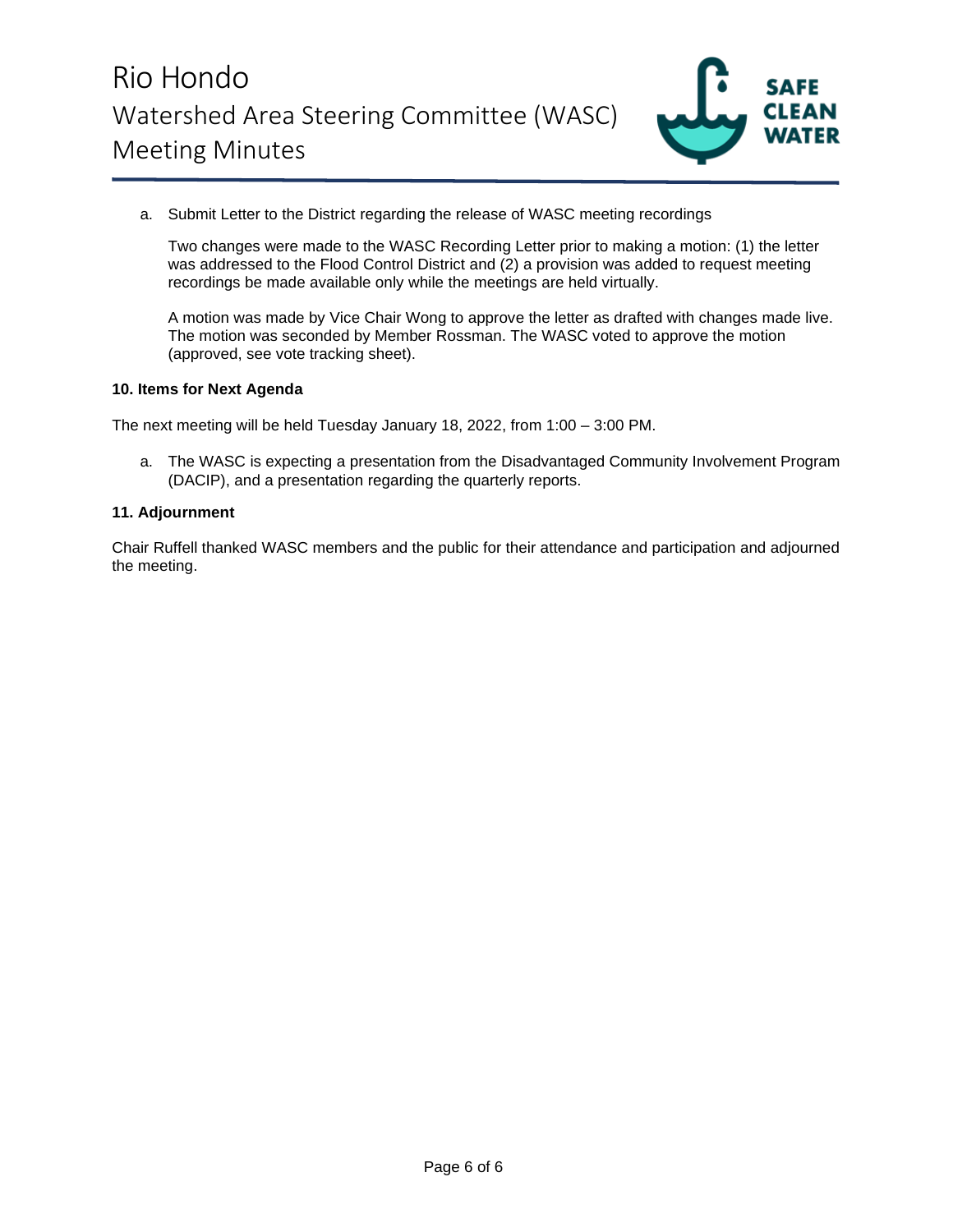| RH WASC - December 21, 2021                                                |                       |                     |                       |                     |                                         |                                                                  |                |                |                |                |              |                |
|----------------------------------------------------------------------------|-----------------------|---------------------|-----------------------|---------------------|-----------------------------------------|------------------------------------------------------------------|----------------|----------------|----------------|----------------|--------------|----------------|
|                                                                            | <b>Quorum Present</b> |                     |                       |                     | <b>Voting Item</b>                      |                                                                  |                |                |                |                |              |                |
| <b>Member Type</b>                                                         | <b>Member</b>         | Voting/<br>Present? | <b>Alternate</b>      | Voting/<br>Present? | Approve 11/16 Meeting<br><b>Minutes</b> | <b>Approve Letter</b><br>as drafted with<br>changes on<br>screen |                |                |                |                |              |                |
| Agency                                                                     | Julian Juarez         | X                   | Ramy Gindi            |                     | Y                                       | Y                                                                |                |                |                |                |              |                |
| Agency                                                                     | Tom Love              | X                   | Patty Cortez          |                     | $\checkmark$                            | ${\sf N}$                                                        |                |                |                |                |              |                |
| Agency                                                                     | Kelly Gardner         | X                   | <b>Tony Zampiello</b> |                     | Y                                       |                                                                  |                |                |                |                |              |                |
| Agency                                                                     | Kristen Ruffell       | X                   | Quynh Tran            |                     | Y                                       | N                                                                |                |                |                |                |              |                |
| Agency                                                                     | <b>Brent Maue</b>     | X                   | James Tong            |                     | V                                       | ${\sf N}$                                                        |                |                |                |                |              |                |
| <b>Community Stakeholder</b>                                               | Thomas Wong           | X                   | Bryan Matsumoto       |                     | $\mathsf{v}$                            | Y                                                                |                |                |                |                |              |                |
| <b>Community Stakeholder</b>                                               | Jill Fosselman        | X                   |                       |                     | $\overline{A}$                          | Y                                                                |                |                |                |                |              |                |
| <b>Community Stakeholder</b>                                               | Mark Hall             | X                   | <b>Mark Daniel</b>    |                     | Y                                       | ${\sf N}$                                                        |                |                |                |                |              |                |
| <b>Community Stakeholder</b>                                               | <b>Edward Belden</b>  | X                   |                       |                     | A                                       | Y                                                                |                |                |                |                |              |                |
| <b>Community Stakeholder</b>                                               | Daniel Rossman        | X                   | Liliana Griego        |                     | V                                       | Y                                                                |                |                |                |                |              |                |
| <b>Municipal Members</b>                                                   | David Dolphin         | $\mathsf{x}$        | Latoya Waters         |                     | $\vee$                                  | N                                                                |                |                |                |                |              |                |
| <b>Municipal Members</b>                                                   | Vanessa Hevener       |                     | <b>Eddie Chan</b>     | X                   | Y                                       | N                                                                |                |                |                |                |              |                |
| <b>Municipal Members</b>                                                   | Fernando Villaluna    | X                   | Ruby Wang             |                     | Y                                       | N                                                                |                |                |                |                |              |                |
| <b>Municipal Members</b>                                                   | Gloria Crudgington    | X                   | Alex Tachiki          |                     | $\overline{A}$                          | Y                                                                |                |                |                |                |              |                |
| <b>Municipal Members</b>                                                   | Frank Lopez           | X                   | <b>Bonnie Tam</b>     |                     | $\vee$                                  | Y                                                                |                |                |                |                |              |                |
| <b>Municipal Members</b>                                                   | Kris Markarian        |                     |                       |                     |                                         |                                                                  |                |                |                |                |              |                |
| <b>Municipal Members</b>                                                   | James Carlson         | X                   | Chris Cimino          |                     | Y                                       | Y                                                                |                |                |                |                |              |                |
| <b>Watershed Coordinator</b><br><b>Non-Voting Member (RWA</b><br>Planning) | <b>Richard Watson</b> | X                   | <b>Julie Millett</b>  |                     |                                         |                                                                  |                |                |                |                |              |                |
| <b>Total Non-Vacant Seats</b>                                              | 17                    |                     |                       | Yay (Y)             | 13 <sup>°</sup>                         | 8                                                                | $\overline{0}$ | $\overline{0}$ | $\overline{0}$ | $\overline{0}$ | $\Omega$     | $\overline{0}$ |
| <b>Total Voting Members Present</b>                                        | 16                    |                     |                       | Nay (N)             | $\overline{0}$                          | $\overline{7}$                                                   | $\overline{0}$ | $\overline{0}$ | $\Omega$       | $\Omega$       | $\Omega$     | $\overline{0}$ |
| Agency                                                                     | 5                     |                     |                       | Abstain (A)         | $\overline{3}$                          | $\Omega$                                                         | $\overline{0}$ | $\overline{0}$ | $\Omega$       | $\overline{0}$ | $\Omega$     | $\Omega$       |
| <b>Community Stakeholder</b>                                               | 5                     |                     |                       | Total               | 16                                      | 15 <sub>15</sub>                                                 | $\Omega$       | $\Omega$       | $\Omega$       | $\Omega$       | $\Omega$     | $\Omega$       |
| <b>Municipal Members</b>                                                   | 6                     |                     |                       |                     | Approved                                | Approved                                                         | Not Approved   | Not Approved   | Not Approved   | Not Approved   | Not Approved | Not Approved   |